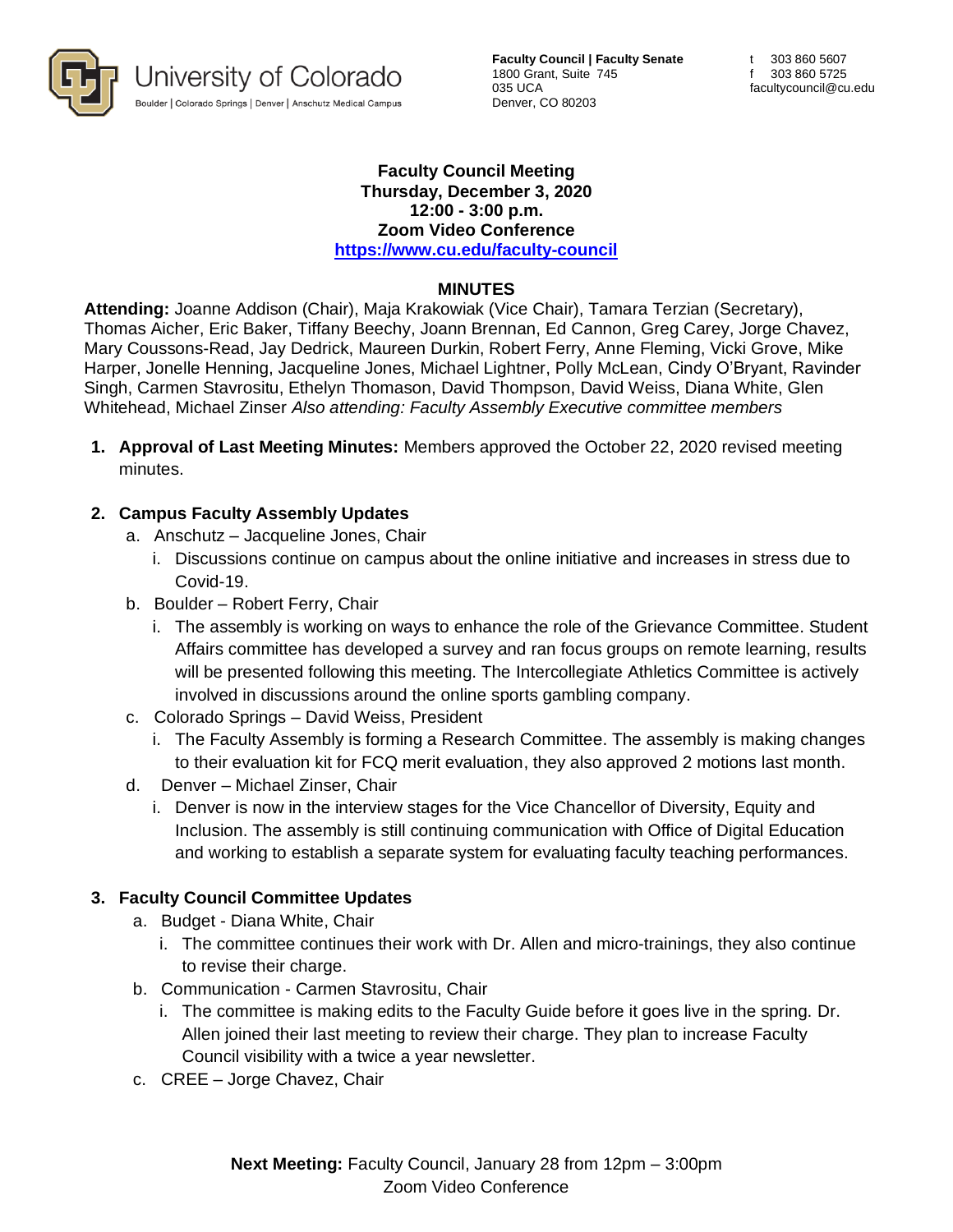- i. CREE continues their work with Dr. Allen, and their committee corner piece was featured in CU Connections. The committee would like to create a survey regarding DEI work across the campuses.
- d. EPUS David Thompson, Chair
	- i. EPUS continues to work on changes to Regent Policy 3E based on feedback from Faculty Assemblies and committee members.
- e. LGBTQ+ Ed Cannon, Co-Chair
	- i. The committee will meet with Dr. Allen in December regarding a strategy meeting around gender inclusivity. They are planning a film screening for the following semester.
- f. Personnel & Benefits Tamara Terzian, Chair
	- i. The committee continues discussions over inactive CURFA and hoping to create a working group around this.
- g. Women Polly McLean, Chair
	- i. Women's committee is still reassessing their charge, the Gee Award and Women's symposium.

## **4. State of the University Address with President Mark Kennedy**

- a. President Kennedy addressed the current issues impacting CU and higher education along with current and upcoming initiatives. The full address was sent to the Faculty Council listserv. Items included budget and enrollment impact from Covid-19, CU Online initiative, the Transformation and Innovation Program, state funding, 5 million in funds distributed to each campus to support diversity, equity and inclusion initiatives, the continuation of the Strategic Plan, and CU's role with the vaccine and rollout.
- b. Faculty members raised various questions about the online initiative, budget impacts and concerns with cuts to tenure tracks at certain colleges, pay equity and compliance, and mental health services for employees.

# **5. Campus & Workplace Culture (CWC) Survey & DEI Updates with Chief Diversity Officer Theodosia Cook**

- a. Theodosia presented on Campus & Workplace Culture Survey that was developed on the Boulder campus and discussed the goals and factors involved when constructing a CU system wide survey. The survey includes responses for all protected classes and questions are supported by the Strategic Plan.
- b. Theodosia also reminded members about the CU Social Justice Summit on Friday, February [5](https://connections.cu.edu/stories/cu-social-justice-summit-set-feb-5) and shared information on CU's membership with Stanford's VMware Women's [Leadership Innovation Lab,](https://womensleadership.stanford.edu/corporate/members) trainings/workshops with [Oregon Search Advocate Program](https://searchadvocate.oregonstate.edu/) and structured mentoring programs from the Center for Improvement of Mentored Experiences in [Research.](https://cimerproject.org/)

# **6. Academic Affairs Updates with VP Michael Lightner**

- a. Michael discussed upcoming orientation and meetings with the three new Regents to familiarize them with Academic Affairs.
- b. The Regents University Affairs committee meeting on January 11 from 10-12pm will focus on the Community College System in Colorado. Various representatives from each campus will be attending to address the current admission and transfer system and what can be done moving forward.